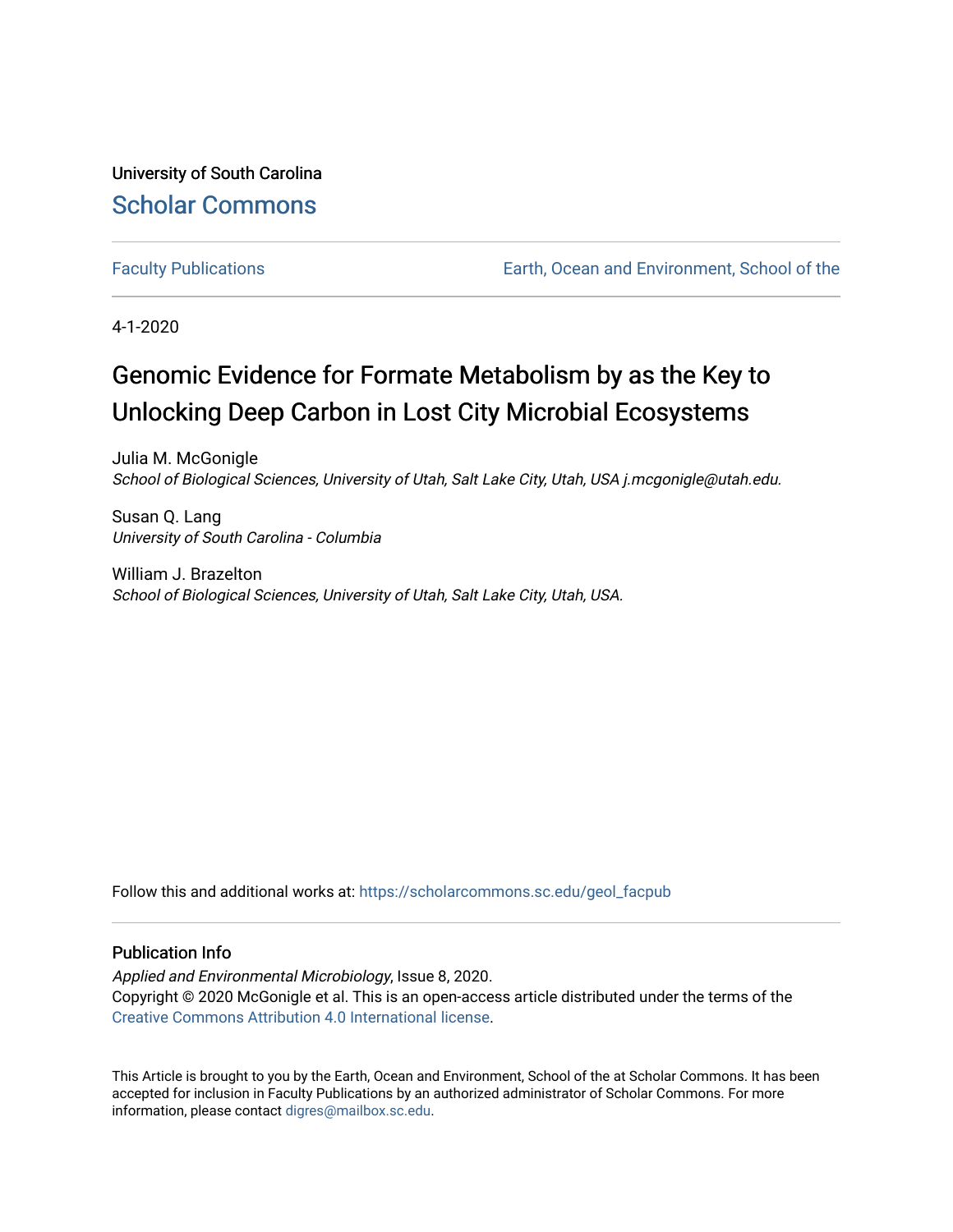

## **Genomic Evidence for Formate Metabolism by Chloroflexi as the Key to Unlocking Deep Carbon in Lost City Microbial Ecosystems**

**[Julia M. McGonigle,a](https://orcid.org/0000-0002-7689-8924) [Susan Q. Lang,b](https://orcid.org/0000-0003-0873-6082) [William J. Brazeltona](https://orcid.org/0000-0003-0933-0148)**

<sup>a</sup>School of Biological Sciences, University of Utah, Salt Lake City, Utah, USA <sup>b</sup>School of Earth, Ocean, and Environment, University of South Carolina, Columbia, South Carolina, USA

**ABSTRACT** The Lost City hydrothermal field on the Mid-Atlantic Ridge supports dense microbial life on the lofty calcium carbonate chimney structures. The vent field is fueled by chemical reactions between the ultramafic rock under the chimneys and ambient seawater. These serpentinization reactions provide reducing power (as hydrogen gas) and organic compounds that can serve as microbial food; the most abundant of these are methane and formate. Previous studies have characterized the interior of the chimneys as a single-species biofilm inhabited by the Lost City Methanosarcinales, but they also indicated that this methanogen is unable to metabolize formate. The new metagenomic results presented here indicate that carbon cycling in these Lost City chimney biofilms could depend on the metabolism of formate by Chloroflexi populations. Additionally, we present evidence for metabolically diverse, formate-utilizing Sulfurovum populations and new genomic and phylogenetic insights into the unique Lost City Methanosarcinales.

**IMPORTANCE** Primitive forms of life may have originated around hydrothermal vents at the bottom of the ancient ocean. The Lost City hydrothermal vent field, fueled by just rock and water, provides an analog for not only primitive ecosystems but also potential extraterrestrial rock-powered ecosystems. The microscopic life covering the towering chimney structures at the Lost City has been previously documented, yet little is known about the carbon cycling in this ecosystem. These results provide a better understanding of how carbon from the deep subsurface can fuel rich microbial ecosystems on the seafloor.

**KEYWORDS** Chloroflexi, hydrothermal vents, metagenomics, methanogens, serpentinization

The towering carbonate chimneys of the Lost City hydrothermal field protrude from the Atlantis Massif, a dome of ultramafic rock uplifted from the mantle. These chimneys differ from other deep-sea hydrothermal systems because they are driven primarily by rock-water reactions, known as serpentinization, rather than magmatic activity. The serpentinization reactions create high-pH fluids that mix with the surrounding cold seawater to form the calcium carbonate structures. Serpentinite-hosted systems are of astrobiological interest because they provide a source of energy for life that does not require sunlight or vigorous magmatic activity [\(1\)](#page-11-0). These systems are thought to be present on icy worlds, such as Jupiter's moon Europa and Saturn's moon Enceladus [\(2,](#page-11-1) [3\)](#page-11-2).

The dense microbial biofilms of Lost City chimneys are fueled by the carbon and energy released by serpentinization of the underlying ultramafic rock [\(4](#page-11-3)[–](#page-11-4)[8\)](#page-11-5). The serpentinization reactions provide high concentrations of hydrogen gas, methane, and other simple organic compounds that serve as food and energy sources for microbes.

**Citation** McGonigle JM, Lang SQ, Brazelton WJ. 2020. Genomic evidence for formate metabolism by Chloroflexi as the key to unlocking deep carbon in Lost City microbial ecosystems. Appl Environ Microbiol 86:e02583- 19. [https://doi.org/10.1128/AEM.02583-19.](https://doi.org/10.1128/AEM.02583-19)

**Editor** Rebecca E. Parales, University of California, Davis

**Copyright** © 2020 McGonigle et al. This is an open-access article distributed under the terms of the [Creative Commons Attribution 4.0](https://creativecommons.org/licenses/by/4.0/) [International license.](https://creativecommons.org/licenses/by/4.0/)

Address correspondence to Julia M. McGonigle, [j.mcgonigle@utah.edu.](mailto:j.mcgonigle@utah.edu)

**Received** 11 November 2019 **Accepted** 31 January 2020

**Accepted manuscript posted online** 7 February 2020 **Published** 1 April 2020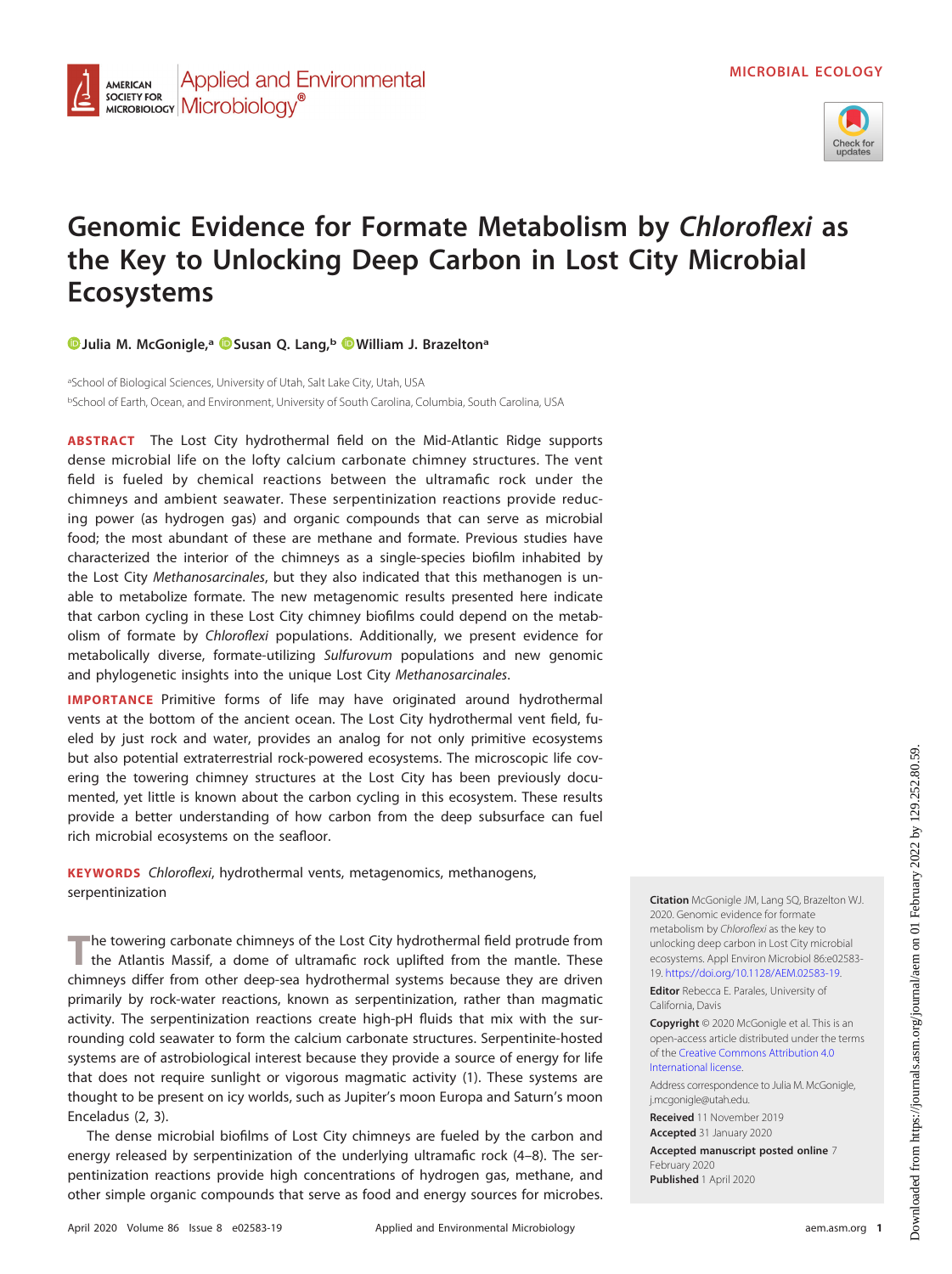The more extreme interiors of chimneys are anoxic and continually bathed in the warm serpentinizing fluids. The temperatures of venting fluids can reach >95°C, and the pH of the fluids can be as high as 11 [\(9\)](#page-11-6). Previous studies have shown that these interiors are dominated by a single archaeal phylotype, the Lost City Methanosarcinales [\(5\)](#page-11-7). In contrast, the chimney exteriors host a more complex microbial community, including organisms involved in the oxidation of sulfur and methane (e.g., Methylomonas, Thiomicrospira). These organisms likely thrive in the mixing zones, where they can take advantage of the cooling effect of the seawater and more efficient electron acceptors (e.g., oxygen) but still access the products of serpentinization supplied by venting fluids.

In general, little is known about the metabolic capabilities of Lost City organisms. Our previous research has shown that much of the microbial biomass at Lost City is derived from carbon that originated deep in the Earth's subsurface [\(4,](#page-11-3) [10\)](#page-11-8). In most ecosystems, inorganic carbon ( $CO<sub>2</sub>$ ) serves as the starting carbon source for primary production. However, the Lost City fluids contain extremely low concentrations of dissolved inorganic carbon (DIC) due to its reduction to hydrocarbons and its rapid precipitation as calcium carbonate at a pH above  $\sim$ 9 [\(11](#page-11-9)[–](#page-11-10)[13\)](#page-11-11). The organic acid formate has been proposed to be an alternative primary carbon source; it is present in high concentrations in Lost City fluids (36 to 158  $\mu$ M) and is expected to form abiotically in serpentinizing fluids [\(4,](#page-11-3) [14,](#page-11-12) [15\)](#page-11-13). In support of this, our previous experiments have shown that the isotopic compositions of carbon  $(^{13}C$  and  $^{14}C)$  in bacterial and archaeal lipids resemble those of formate from the vent fluids [\(4\)](#page-11-3).

Formate is unable to enter carbon fixation pathways directly and needs to be converted to  $CO<sub>2</sub>$  for autotrophic metabolism [\(16](#page-11-14)[–](#page-11-15)[19\)](#page-11-16). The enzyme formate dehydrogenase catalyzes the reversible oxidation of formate to  $CO<sub>2</sub>$ . Obtaining formate from the environment requires active transport; therefore, any Lost City formate-utilizing species would carry genes encoding a formate transporter and formate dehydrogenase. This study identifies two formate-utilizing populations of the Lost City chimneys based on metagenomic evidence, including the presence of formate transporters and formate dehydrogenases. These formate-utilizing organisms may enable mantle-derived carbon to become available to the other microbial inhabitants of Lost City chimneys that are unable to use formate, such as the Methanosarcinales.

#### **RESULTS AND DISCUSSION**

**Metagenomic assembly and binning.** We performed shotgun paired-end sequencing of environmental DNA extracted from a sample of chimney material collected at Marker 5 within the Lost City hydrothermal field. The metagenome consisted of 145,937,844 read pairs (after quality filtering), which were assembled into 730,351 contigs with an  $N_{50}$  of 2,518 bp and a maximum length of 250,900 bp. The assembled contigs represent 62.47% of all read pairs in the metagenome. Each contig of  $>$  1,000 bp was assigned a taxonomy by the PhyloPythiaS+ program [\(20\)](#page-11-17), and the overall taxonomic composition of these contigs is shown in Fig. S1 in the supplemental material. These results are consistent with those of previous studies that have described the chimney biofilm communities as being dominated by Gammaproteobacteria, including Thiotrichales and Methylococcales [\(6,](#page-11-18) [7,](#page-11-4) [21\)](#page-11-19).

Contigs were binned into metagenome-assembled genomes (MAGs), only seven of which initially contained  $\leq$ 10% contamination and  $>$ 18% completeness (Table S1) after automated binning. None of these seven MAGs contained strong evidence for formate utilization. Therefore, we manually explored the other MAGs with evidence of formate metabolism.

Two types of formate transporters have been characterized. In formate-utilizing methanogens, the gene fdhC is thought to be necessary for the transport of formate into the cell [\(22\)](#page-11-20). A different formate/nitrite transporter (focA) from the same FNT protein family has been described in Escherichia coli [\(23\)](#page-11-21). E. coli requires focA for removal of the formate produced during mixed-acid fermentations, but the protein is known to be bidirectional and can therefore bring formate or nitrite into the cell [\(24\)](#page-11-22).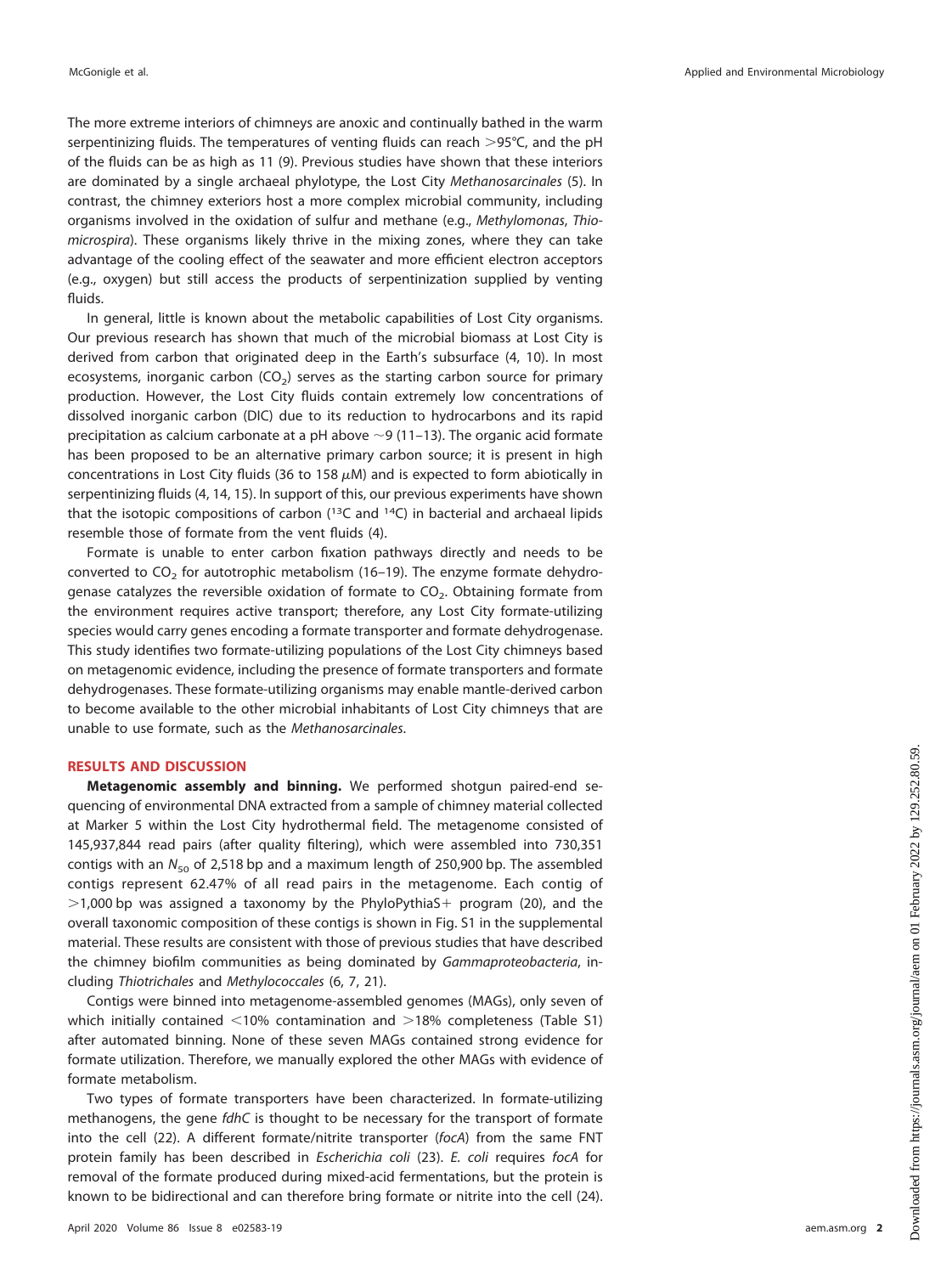

<span id="page-3-0"></span>FIG 1 The formate transporter (fdhC) contig in the Lost City Sulfurovum MAG. Relevant genes are reported here in the order that they are found on the contig. Gene order is indicated above the arrows that indicate the forward or reverse direction of transcription. Double lines indicate where genes are omitted from this visual representation of the contig. Orange genes are involved in the formate hydrogenlyase (FHL) complex; blue genes (fdhH, fdhF, fdhI, fdhB, fdhA, fdhA2) indicate formate dehydrogenase genes that may interact with the FHL complex; the green gene (fdhC) is involved in formate transport. All other genes, including regulatory genes, are reported in gray. KEGG identification numbers are indicated on arrows where appropriate. hycl, hydrogenase 3 maturation protease; cooA, CRP/FNR family CO-sensing transcription factor.

In order to identify potential formate-using populations in our metagenomes, we examined all bins containing *fdhC* or *focA*. We identified genes for five formate transporters in the metagenome, three of which were found on contigs with evidence of nitrite metabolism, but no other genes involved in formate metabolism. The genes for the other two formate transporters were located on contigs with adjacent genes involved in formate metabolism. Therefore, we manually refined these two MAGs, as well as a third representing the Lost City Methanosarcinales phylotype [\(8,](#page-11-5) [12\)](#page-11-10).

*Sulfurovum***.** The Sulfurovum MAG was refined to be 95.9% complete and to have 2.19% contamination by examining the hierarchical clustering of contigs, as visualized in the anvi'o platform, and by inspecting the taxonomic assignment (by the PhyloPythiaS + method) of each contig. The fragments mapped to this MAG comprised  $0.41\%$ of the total assembly coverage (Table S2). Of the three MAGs discussed here, the Sulfurovum MAG contains the lowest number of protein-encoding genes (2,036), but 90% of these were annotated with a functional prediction. This MAG also has the highest number of complete KEGG modules [\(25\)](#page-11-23) (Data Set S1).

The Sulfurovum MAG includes formate dehydrogenase and formate transporter genes, in addition to genes for a complete KEGG pathway for selenocompound metabolism (ko00450), responsible for synthesizing L-selenocysteinyl-tRNA. The selenocysteine residue is a key feature of the catalytic subunit in formate dehydrogenase (FdhA) and is thought to be directly involved in proton transfer from formate [\(26\)](#page-11-24).

The contig containing the formate transporter gene (fdhC) contains multiple formate hydrogenlyase (FHL; hydrogenase-4 [Hyd-4] form) genes starting 1,653 bp away [\(Fig. 1\)](#page-3-0). Interestingly, the formate hydrogenlyase on this contig is homologous to the Hyd-4 form, which is unaffected by alkaline pH [\(27\)](#page-11-25). In E. coli, the bidirectional FHL complex links formate oxidation to proton reduction and is operational during mixed-acid fermentations [\(28\)](#page-11-26). During these fermentations in  $E$ . coli, formate is formed by the pyruvate formate-lyase enzyme and transported outside of the cell [\(29\)](#page-11-27). It is unlikely that the FHL complex is involved in mixed-acid fermentation by Sulfurovum because the MAG did not contain genes for a pyruvate formate-lyase. Therefore, FdhC and the FHL complex most likely bring in formate from the environment and carry out the membrane-bound conversion of formate to  $CO<sub>2</sub>$ , which can then enter a carbon fixation pathway.

Key genes for carbon fixation via the reductive tricarboxylic acid (TCA) cycle were found in the Sulfurovum MAG: genes for pyruvate synthase (PFOR; heterodimer type), ATP citrate lyase, 2-oxoglutarate reductase, and fumarate reductase [\(Fig. 2\)](#page-4-0). In addition, genes for gluconeogenesis are present, suggesting that fixed carbon can be stored as glucose. It is unclear if Sulfurovum can run the TCA cycle in the forward direction for heterotrophic growth. Succinate dehydrogenase genes are present in the MAG, but there was no evidence for citrate synthase. Desulfobacter hydrogenophilus is known to use ATP citrate lyase (instead of citrate synthase) in both the forward and the reverse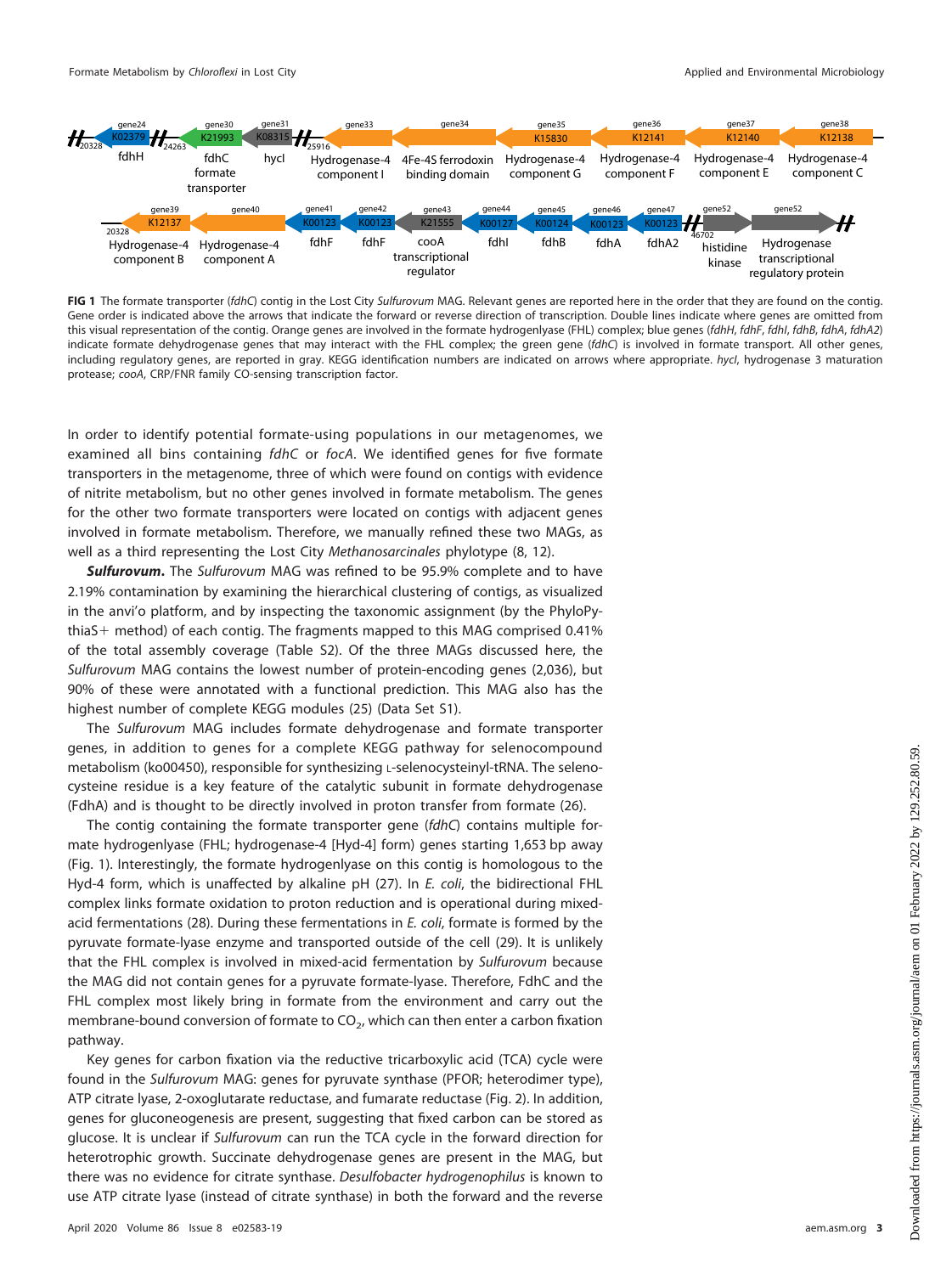

<span id="page-4-0"></span>**FIG 2** Overview of the Lost City Sulfurovum central carbon metabolism pathways and electron transport chain. Abbreviations: fdh, formate dehydrogenase; fdhC, formate transporter; FHL, formate hydrogenlyase complex; HQ, hydroquinone; Q, quinone; cty c, cytochrome c; PFOR, pyruvate:ferredoxin oxidoreductase.

directions, and this may be possible for this Sulfurovum population as well [\(30\)](#page-11-28). Alternatively, instead of using a bidirectional TCA cycle to break down glucose reserves, Sulfurovum may ferment it into lactate; indeed, the lactate dehydrogenase gene is present in this MAG.

The Sulfurovum MAG contains genes for a complex electron transport chain, suggesting a metabolically diverse lifestyle [\(Fig. 2\)](#page-4-0). Complex I (NADH dehydrogenase) likely serves as a versatile entry point for many catabolic reactions. We also found a sulfide: quinone oxidoreductase (SQOR), indicating that Sulfurovum might use sulfide as an electron donor. Evidence for an electron transport chain in this MAG includes the presence of genes for three terminal electron acceptors: fumarate reductase, cytochrome c oxidase (complex IV), and nitrate reductase.

This MAG also contains genes for a number of cofactor ABC transporters, including those for tungstate (required for formate dehydrogenase activity), molybdate, iron, thiamine, and zinc [\(26\)](#page-11-24). We also found evidence of genes for transporters for macronutrients, such as L-amino acids, branched-chain amino acids, phospholipids, and phosphate.

In addition to these nutrient-acquiring transporters, the MAG contains the gene for a transporter responsible for excreting capsular polysaccharides. After intracellular construction, these molecules are exported to form a capsule around the cell which is involved in both biofilm formation and environmental stress protection [\(31\)](#page-11-29). We also found a lipopolysaccharide export system, indicating that the Sulfurovum population at Lost City builds an outer membrane like other characterized Sulfurovum species [\(32\)](#page-11-30).

Sulfurovum lithotrophicum, the type species for the genus, was first isolated from hydrothermal sediments off the coast of Okinawa, Japan [\(33\)](#page-11-31). The genome for this species closely resembles our Lost City Sulfurovum MAG. It contains genes for a reverse TCA cycle and a sulfide:quinone oxidoreductase (SQOR) and can use  $\mathsf{O}_2$  or  $\mathsf{NO}_3^{-1}$  as an electron acceptor [\(34\)](#page-11-32). However, unlike our Sulfurovum MAG, this and most characterized Sulfurovum species are also able to oxidize sulfur ( $S<sup>0</sup>$ ) or thiosulfate through the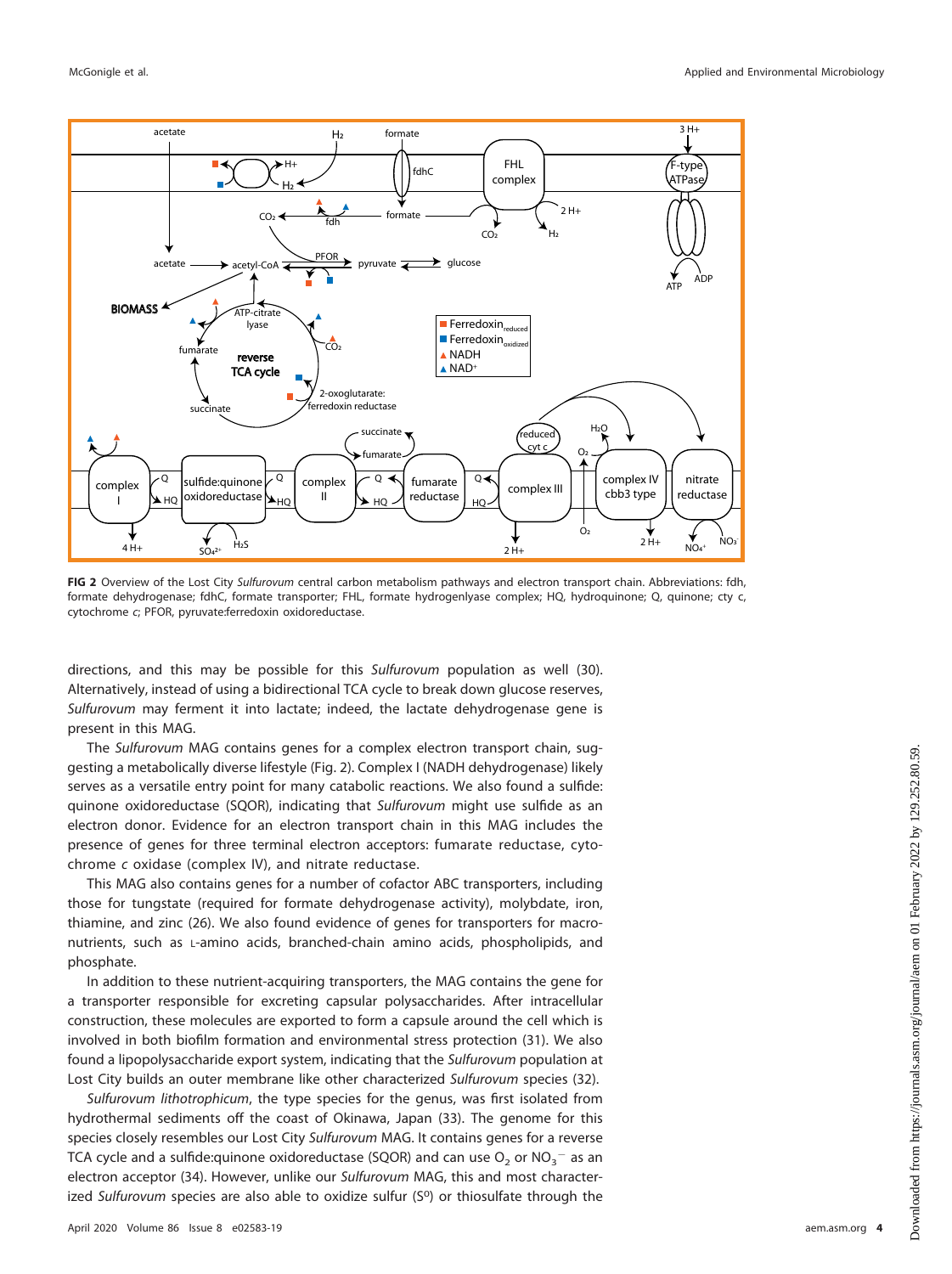

<span id="page-5-0"></span>**FIG 3** The formate transporter (focA) contig found in the Lost City Chloroflexi MAG. Note the adjacent gene encoding the alpha subunit of formate dehydrogenase (fdhA). Double lines indicate where genes are omitted from this visual representation of the contig. KEGG identification numbers are indicated on arrows where appropriate. nuoG, NADH-quinone oxidoreductase subunit G; hoxF and hoxE, bidirectional (NiFe) hydrogenase diaphorase subunit.

sulfur oxidation (SOX) system [\(35](#page-11-33)[–](#page-11-34)[37\)](#page-12-0). Both Sulfurovum aggregans and Sulfurovum lithotrophicum have been shown to use hydrogen, but not formate, as an electron donor [\(36,](#page-11-34) [38\)](#page-12-1).

The lack of genes for a SOX system and the presence of formate-metabolizing genes in the Lost City Sulfurovum MAG are novel for the genus, although it is possible that SOX genes were missed during binning. The genomic capability to scavenge amino acids, form biofilms, and retain genetic flexibility for multiple electron acceptors supports the possibility that this organism has a mixotrophic lifestyle capable of adapting to a fluctuating environment with varying ratios of seawater and hydrothermal fluids. These results suggest that the Sulfurovum population is adapted to a transition zone between the interior and the exterior of the chimneys.

*Chloroflexi***.** After manual refining, the Chloroflexi MAG is estimated to be 70% complete with 4.73% contamination. The mapped fragments made up 0.62% of the metagenomic assembly (Table S2). Of the three MAGs discussed here, this MAG contains the highest number of protein-encoding genes (3,936), but only 84% of these were annotated with functional predictions. This bin also has the highest number of incomplete KEGG modules [\(39\)](#page-12-2) (Data Set 1).

The Chloroflexi MAG contains a focA formate transporter adjacent to a formate dehydrogenase alpha subunit (fdhA) gene and three genes encoding the catalytic subunit of NAD(H) dehydrogenase (nuoG, hoxF, hoxE) [\(Fig. 3\)](#page-5-0). The beta subunit (fdhB) was located together with fdhA on a different contig. As with the Sulfurovum MAG, the Chloroflexi MAG contains genes for a complete KEGG pathway for selenocompound metabolism, responsible for synthesizing L-selenocysteinyl-tRNA.

The Chloroflexi MAG contains genes for transporters for tungstate (required for formate dehydrogenase activity), iron, and thiamine. As with Sulfurovum, the Chloroflexi populations might scavenge macronutrients, as the MAG contains genes for the following transporters: L-amino acids, branched-chain amino acids, phospholipids, and phosphate. Because the MAG is estimated to be only 70% complete, it is likely that it contains genes for additional transporters not identified in this study.

In addition to formate-utilizing genes, the Chloroflexi MAG contains genes for a nearly complete reductive pentose phosphate cycle [\(Fig. 4\)](#page-6-0). The MAG also includes genes for a carboxysome-specific carbonic anhydrase, suggesting that this organism uses a carboxysome to concentrate  $CO<sub>2</sub>$  around ribulose-1,5-bisphosphate carboxylase/ oxygenase (RuBisCO) [\(40\)](#page-12-3). Carboxysomes are used by many organisms when the concentration of CO<sub>2</sub> outside the cell is lower than the  $K_m$  of RuBisCO [\(39\)](#page-12-2). If this Chloroflexi couples the carboxysome shell with the conversion of formate to  $CO<sub>2</sub>$ , it could be an effective adaptation to the lack of  $CO<sub>2</sub>$  in the chimney environment.

The one enzyme missing from the reductive pentose phosphate cycle in this MAG is glyceraldehyde-3-phosphate dehydrogenase (GAPDH), which is also involved in glycolysis. Interestingly, thermophilic organisms use a distinct form of GAPDH to cope with the heat instability of glyceraldehyde-3-phosphate [\(30,](#page-11-28) [41\)](#page-12-4), so it is possible that the Chloroflexi MAG contains the gene for an as yet unidentified variant of GAPDH. Another adaptation of thermophilic growth is in the structure of fructose-bisphosphate aldolase, an enzyme involved in gluconeogenesis [\(41\)](#page-12-4). The gene for this enzyme is also included in the Chloroflexi MAG and is most closely related to that of the thermophile Caldilinea aerophila.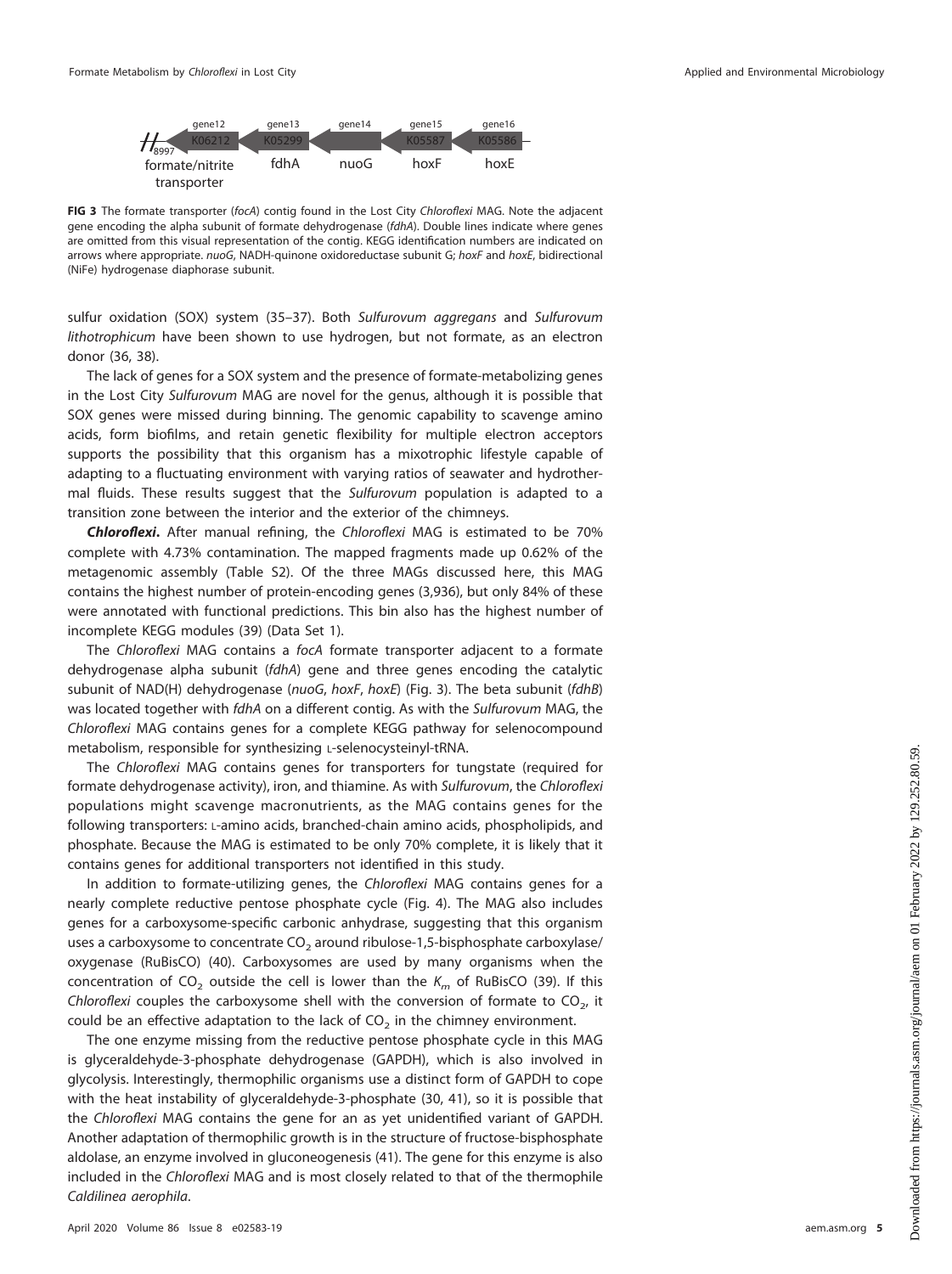

<span id="page-6-0"></span>**FIG 4** Overview of the Lost City Chloroflexi central carbon metabolism pathways and electron transport chain. The definitions of symbols are the same as those provided in the key to [Fig. 2.](#page-4-0) Abbreviations: RuBisCO, ribulose-1,5-bisphosphate carboxylase/ oxygenase; Hdr, heterodisulfide reductase; fdh, formate dehydrogenase; CODH/ACS, carbon monoxide dehydrogenase/acetyl-CoA synthase; focA, formate/nitrite transporter; WL pathway, Wood-Ljungdahl pathway; Ca, carbonic anhydrase; cyt, cytochrome; PFOR, pyruvate:ferredoxin oxidoreductase; HQ, hydroquinone; Q, quinone.

The Chloroflexi MAG also contains the genes for an incomplete Wood-Ljungdahl pathway. Typically, the presence of genes for this pathway in a bacterial genome indicates that it is involved in carbon fixation during acetogenesis, but the lack of genes for two key enzymes in this MAG casts doubt on that scenario. One of these missing enzymes (methylene-tetrahydrofolate reductase [MTHFR]) is essential for acetogenesis. The second missing enzyme is acetate kinase, which is involved in the last step of acetate formation. While the absence of genes in an incomplete MAG must be interpreted with caution, a similar partial Wood-Ljungdahl pathway has been described in the dehalogenating Chloroflexi Dehalococcoides mccartyi [\(42\)](#page-12-5). Although D. mccartyi is missing MTHFR, the species is capable of *de novo* methionine biosynthesis through the partial Wood-Ljungdahl pathway via the cleavage of acetyl coenzyme A (CoA) synthetase (ACS). As the Lost City Chloroflexi MAG contains no genes for other pathways for methionine biosynthesis, this organism, like D. mccartyi, may use the incomplete Wood-Ljungdahl pathway for methionine biosynthesis rather than for carbon fixation.

The Chloroflexi MAG has genes for both glycolysis/gluconeogenesis pathways and a forward TCA cycle. This suggests that the organism could store carbon fixed through the reductive pentose phosphate pathway as glucose reserves and grow heterotrophically when carbon is limited in the environment. Additional evidence for a flexible mixotrophic lifestyle for this MAG includes genes for three carbohydrate transporters (multiple sugar, ribose, and *D-xylose transport systems*), suggesting that this *Chloroflexi* population is capable of metabolizing additional complex carbon sources.

Genomic evidence points to a modified structure of the NADH:quinone oxidoreductase (complex I) in this Chloroflexi population. An additional NuoM subunit is responsible for translocating an extra proton per reaction cycle in these modified complexes [\(43\)](#page-12-6). The operon arrangement for these 2M complexes is unique to cultured Chloroflexi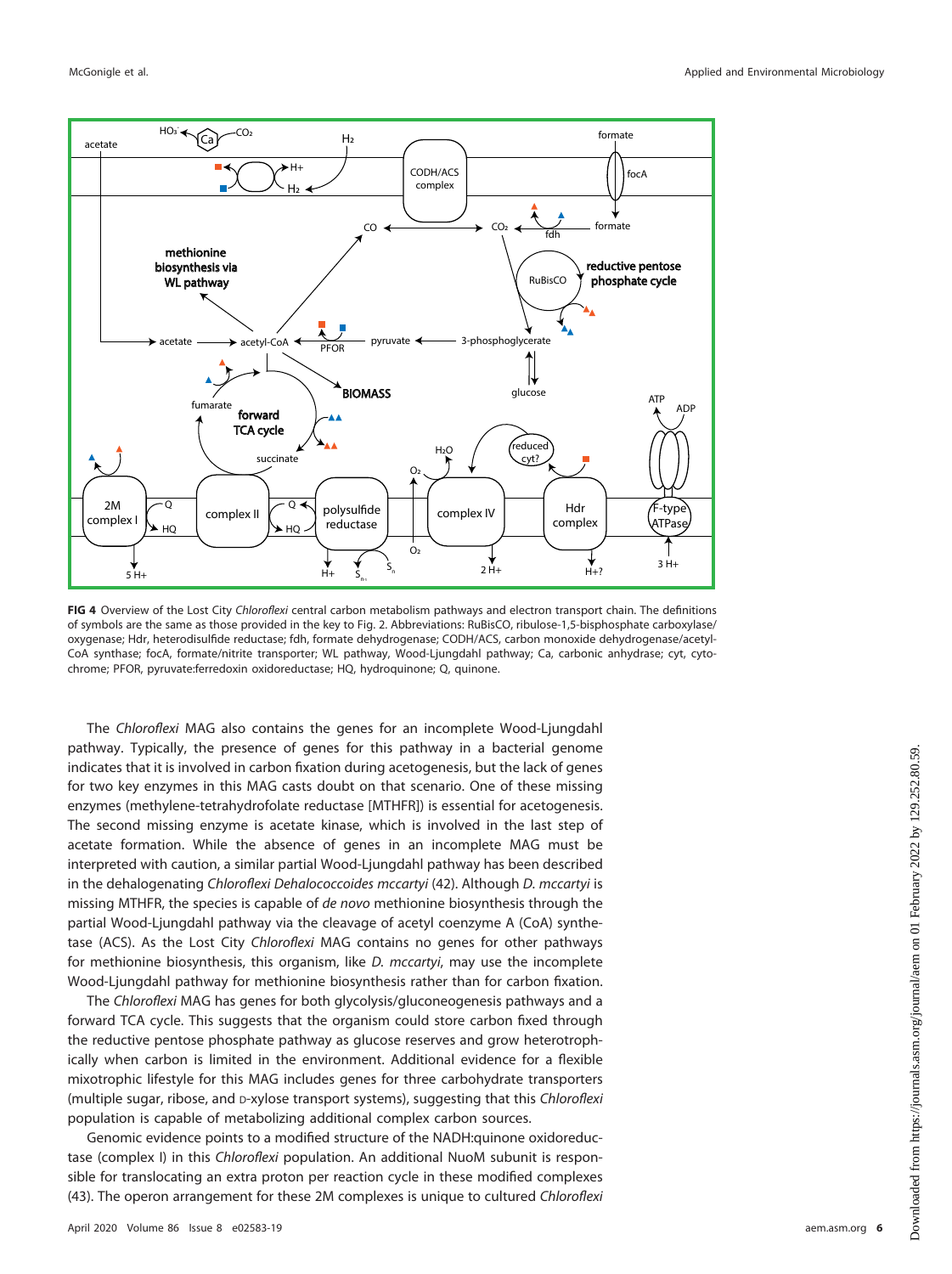species [\(43\)](#page-12-6). In particular, these species encode an additional  $nuom<sub>2</sub>$ , located between the nuoL and nuoM<sub>1</sub> genes (as in nuoLM<sub>1</sub>M<sub>2</sub>N), and nuoBCDI are separated from the operon with a fused nuoCD. These genomic features are consistent with two contigs in our Chloroflexi MAG. The nuoM sequence, which forms a clade with the modified  $nuOM<sub>2</sub>$ gene of Anaerolinea thermophila (Fig. S2), is surrounded by three nuo genes: nuoN; the  $nuOM$  sequence, which forms a clade with the  $nuOM_1$  gene of Anaerolinea thermophila; and nuoL (as in  $nu M_1M_2N$ ). The nuoBCDI genes are found on a separate contig in the MAG. The increased proton-pumping ability for the modified 2M complex I has been proposed to be beneficial for energy conservation in alkaliphilic environments or slow-growing organisms [\(43\)](#page-12-6).

The other membrane-bound complexes encoded by the Chloroflexi MAG are also consistent with an anaerobic, mixotrophic lifestyle [\(Fig. 4\)](#page-6-0). Additional energy conservation appears to be mediated by a modified NADH:quinone oxidoreductase (2M complex I), succinate dehydrogenase (complex II), polysulfide reductase, cytochrome c oxidase (complex IV), heterodisulfide reductase, and an F-type ATPase typical of bacteria. Electrons could be donated by formate or carbohydrates, but the terminal electron acceptor is unclear.

The MAG has the gene for cytochrome c oxidase (complex IV), which would indicate oxygen as the terminal electron acceptor, but the lack of the gene for cytochrome oxidoreductase, such as a cytochrome bc or  $b<sub>e</sub>f$  complex (complex III), is perplexing. The genome of anaerobic Sulfurimonas gotlandica strain GD1 contains the gene encoding cytochrome c oxidase, but the enzyme's suspected function is to occasionally remove inhibitory oxygen rather than to serve as a terminal electron acceptor [\(44\)](#page-12-7). Furthermore, the Chloroflexi genus Anaerolineae is described to be obligately anaerobic, yet many species contain genes for aerobic respiration in their genomes [\(45\)](#page-12-8). Due to the presence of genes encoding numerous oxygen-sensitive enzymes (aldehyde ferredoxin oxidoreductase, the carbon monoxide dehydrogenase [CODH]/ACS complex, anaerobic forms of glycerol-3-phosphate dehydrogenase, and sulfatase maturase) in the Chloroflexi MAG, it is likely that the cytochrome  $c$  oxidase's role is to remove oxygen rather than to serve in the last step of an aerobic respiratory chain. Alternatively, complex III genes could be missing simply due to the incomplete nature of the MAG.

If complex III is missing, heterodisulfide reductase (Hdr) may be involved in electron transfer from hydrogen (via ferredoxin reduced by hydrogenases) to cytochromes, as proposed for other species [\(46,](#page-12-9) [47\)](#page-12-10). This complex could work in tandem with cytochrome c oxidase to remove intracellular oxygen. If oxygen is not the terminal electron acceptor, then the presence of polysulfide reductase (Psr) indicates that polysulfide compounds are the most likely terminal electron acceptors. The Chloroflexi polysulfide reductase sequence has 40% identity with the Psr sequence from Thermus thermophilus, which has been shown to use polysulfide as its terminal electron acceptor [\(48\)](#page-12-11).

Considering the presence of multiple genes encoding oxygen-sensitive enzymes and similarities to the genomes of anaerobic organisms, we propose that the Chloroflexi population is an anaerobic population adapted to the interiors of Lost City chimneys, where it would have access to abundant formate. By building biomass from formate, Chloroflexi populations would convert mantle-derived carbon into organic matter that could subsequently be utilized by other members of the community.

*Methanosarcinales***.** The manually refined Methanosarcinales MAG was estimated to be 84.87% complete with 5.26% contamination. The mapped fragments made up 4.41% of the entire assembly (Table S2). The MAG contained 2,324 protein-encoding genes, only 77% of which could be assigned a predicted function. The Methanosarcinales MAG has 33 complete and 28 incomplete KEGG modules (Data Set S1).

We identified this MAG as the previously described Lost City Methanosarcinales phylotype due to the taxonomic assignment of Methanosarcinales for all contigs and the presence of nitrogenase reductase (nifH, nitrogen fixation) and methyl coenzyme M reductase (mcrA, methanogenesis) gene sequences that matched those of previously sequenced genes [\(8,](#page-11-5) [12\)](#page-11-10) (Tables S3 and S4). In agreement with our previous analysis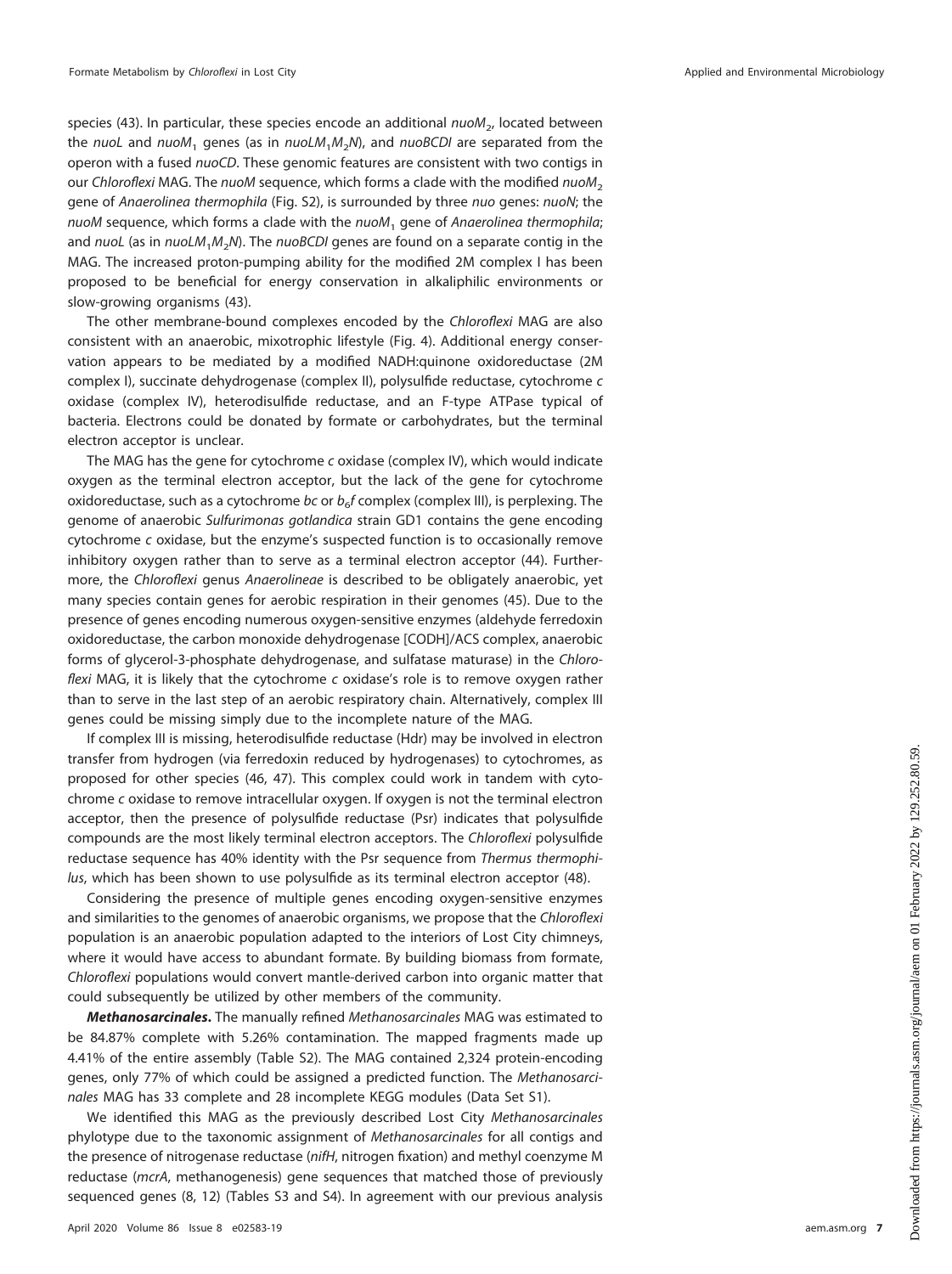

<span id="page-8-0"></span>FIG 5 Overview of the Lost City Methanosarcinales (LCMS) methanogenic pathway and membrane-bound complexes involved in energy conservation. Abbreviations: CODH/ACS, carbon monoxide dehydrogenase/acetyl-CoA synthase; Mbh, membrane-bound hydrogenase; Nif, nitrogenase; Mtr, methyl-H<sub>4</sub>MPT, coenzyme M methyltransferase; Mta, methanol:5-hydroxybenzimidazolylcobamide methyltransferase; Fpo, F<sub>420</sub>H<sub>2</sub> dehydrogenase; MPh, methanophenazine; Hdr, heterodisulfide reductase; ferredoxin<sub>rd</sub>, reduced ferredoxin.

with a smaller data set, we found no evidence that the Methanosarcinales population is able to utilize formate as a carbon source [\(4\)](#page-11-3). Although novel, previously undiscovered formate metabolism genes may exist, no archaeal formate dehydrogenase gene sequences (fdhA, fdhB) or fdhC sequences affiliated with methanogens were detected in the metagenome. The MAG does contain a genomic inventory that would allow the *Methanosarcinales* to utilize  $CO<sub>2</sub>$ , acetate, and methanol for methanogenesis [\(Fig. 5\)](#page-8-0). The genes for transporters for tungstate and molybdate were also identified; these metals are cofactors required for many of the enzymes in the methanogenic pathway.

The Methanosarcinales MAG provides new information on the phylogenetic status of this species. Previous studies classified it within the order Methanosarcinales [\(5\)](#page-11-7), but it has never been maintained as a cultivated isolate, despite many attempts, and a more specific phylogenetic classification has never been attempted. Its closest relatives have been previously reported to include members of the Methanosarcinaceae and Methanosaetaceae families [\(5,](#page-11-7) [7\)](#page-11-4). These two families include the only species known to be capable of methane production from acetate [\(49\)](#page-12-12). Each group of methanogens has distinct mechanisms for acetate activation and energy conservation. Acetate activation in Methanosarcina proceeds via two enzymes: acetate kinase and phosphotransacetylase. Methanosaeta species, in contrast, use acetyl-CoA synthetase (ACS) for acetate activation. The Lost City Methanosarcinales MAG includes genes for both ACS and acetate kinase (but not the gene for phosphotransacetylase, perhaps due to the incompleteness of the MAG), suggesting that it may be able to use both systems or a hybrid system.

The energy conservation strategy of Lost City Methanosarcinales appears to be more similar to that of Methanosaeta than to that of Methanosarcina. As in Methanosaeta, the MAG contains no genes for Ech hydrogenase, the Rnf complex, or the methanophenazine-reducing hydrogenase (Vho). Instead, the only gene for an energyconserving complex external to the methanogenesis pathway present in the Methanosarcinales MAG is that for  $F_{420}H_2$  dehydrogenase, which is also employed by Methanosaeta [\(49\)](#page-12-12).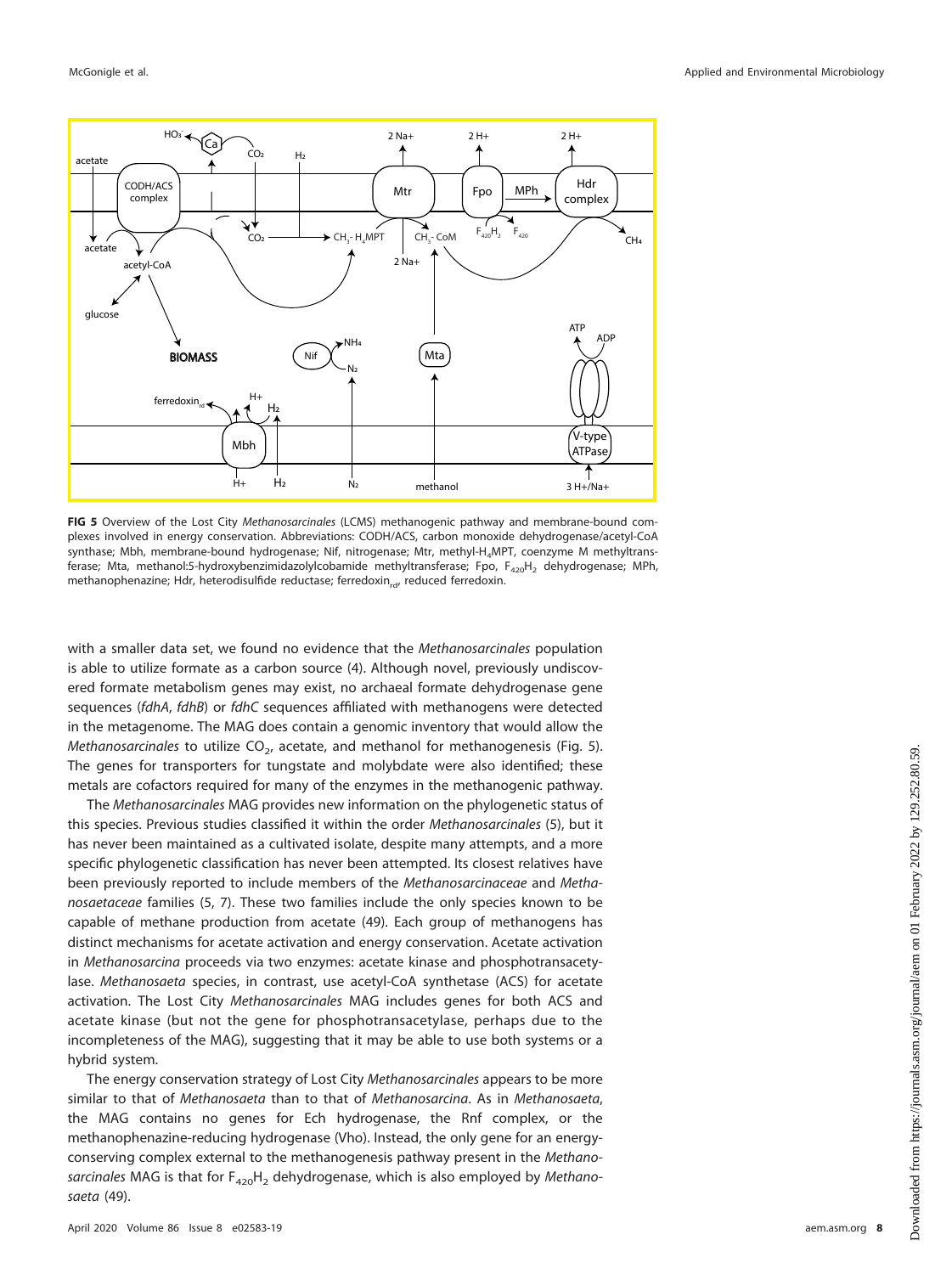Phylogenetic analyses of methanogenesis genes from this MAG suggest that it is distinct from both Methanosaeta and Methanosarcina, perhaps forming a novel family within the order Methanosarcinales (Fig. S3). In two of the gene trees, those for formylmethanofuran-tetrahydromethanopterin formyltransferase and  $F_{420}$ -dependent N<sup>5</sup>,N<sup>10</sup>-methylene- tetrahydromethanopterin reductase (ftr and mer), the Lost City gene was monophyletic with methylotrophic methanogens, such as Methanococcoides burtonii. A third phylogeny,  $F_{420}$ -dependent N<sup>5</sup>,N<sup>10</sup>-methylene-tetrahydromethanopterin dehydrogenase (mtd), grouped the Lost City gene with hydrogenotrophic and formateutilizing Methanosarcinales, such as Methanothermococcus okinawensis. In a fourth phylogeny,  $N^5$ , $N^{10}$ -methenyl-tetrahydromethanopterin cyclohydrolase (*mch*), the Lost City gene was distinct from all other known species.

No genomes of Methanosaeta contain genes for membrane-bound hydrogenases that would allow  $H_2$  to serve as the electron donor [\(50](#page-12-13)[–](#page-12-14)[52\)](#page-12-15). However, the Lost City MAG contains five genes annotated as ferredoxin-dependent membrane-bound hydrogenase (Mbh). This complex is known to translocate protons with the formation or cleavage of hydrogen gas, similar to the Ech hydrogenase found in many hydrogenotrophic methanogens [\(53\)](#page-12-16). Therefore, the Lost City Methanosarcinales may be able to use this enzyme for hydrogenotrophic methanogenesis. For hydrogenotrophic growth, the Lost City Methanosarcinales would have to obtain  $CO<sub>2</sub>$  from the chimney's carbonate minerals (for which there is no known mechanism) or from another member of the community, such as the Sulfurovum or Chloroflexi populations described above.

The Methanosarcinales MAG contains the nifH, nifD, and nifK genes, encoding the nitrogenase complex involved in nitrogen fixation. Previous work found low  $\delta^{15}N$ values of Lost City chimneys, indicative of biological nitrogen fixation [\(25\)](#page-11-23). The concentrations of biologically available nitrogen are relatively low ( $<$ 6  $\mu$ M) in Lost City fluids, but the concentrations of  $N<sub>2</sub>$  resemble those in seawater [\(25\)](#page-11-23). Therefore, the densely populated biofilm communities of Lost City chimneys must be reliant on nitrogen fixation, probably carried out at least in part by Methanosarcinales populations.

**Conclusion.** The biofilms growing on Lost City chimneys are unique ecosystems where microbes must face the challenges of multiple extremes, including pHs of  $>$ 10 and temperatures of up to at least 95°C. Our previous work demonstrated that the microbial communities inhabiting the chimneys are fueled by carbon venting from Earth's mantle [\(4\)](#page-11-3). The present study identifies the genomic potential of the Chloroflexi and Sulfurovum populations to utilize formate, which may be required to make mantlederived carbon available to the rest of the chimney ecosystem.

The Lost City biofilms that inhabit the anoxic interiors of the chimneys have been described as containing a single species, the Lost City Methanosarcinales phylotype [\(4](#page-11-3)[–](#page-11-4)[8,](#page-11-5) [12\)](#page-11-10). The single Methanosarcinales MAG reported here represents 4.41% of the chimney metagenome,  $>5$  times more abundant than the other MAGs reported here. The Methanosarcinales phylotype has previously been shown to dominate the anoxic, interior zones of Lost City chimneys [\(5,](#page-11-7) [6,](#page-11-18) [8\)](#page-11-5), yet it appears to be unable to use one of the most abundant carbon sources, formate. The Lost City Chloroflexi MAG, in contrast, contains the genes required for using formate and may be able to provide biologically available carbon to Methanosarcinales and other members of the biofilm community. This is an apparent conundrum, as the Chloroflexi MAG is seven times less abundant than the Methanosarcinales MAG in the chimney sample described here. One potential explanation is that Chloroflexi species are highly active and able to rapidly cycle carbon while maintaining a low abundance in the biofilm community. Alternatively, the Chloroflexi population may be more abundant in subsurface habitats underlying the chimneys, where formate is expected to be generated [\(4\)](#page-11-3). Future research should test these hypotheses by experimentally investigating how microbial activity in subsurface environments can influence the food and energy available to the biofilm communities of the chimneys.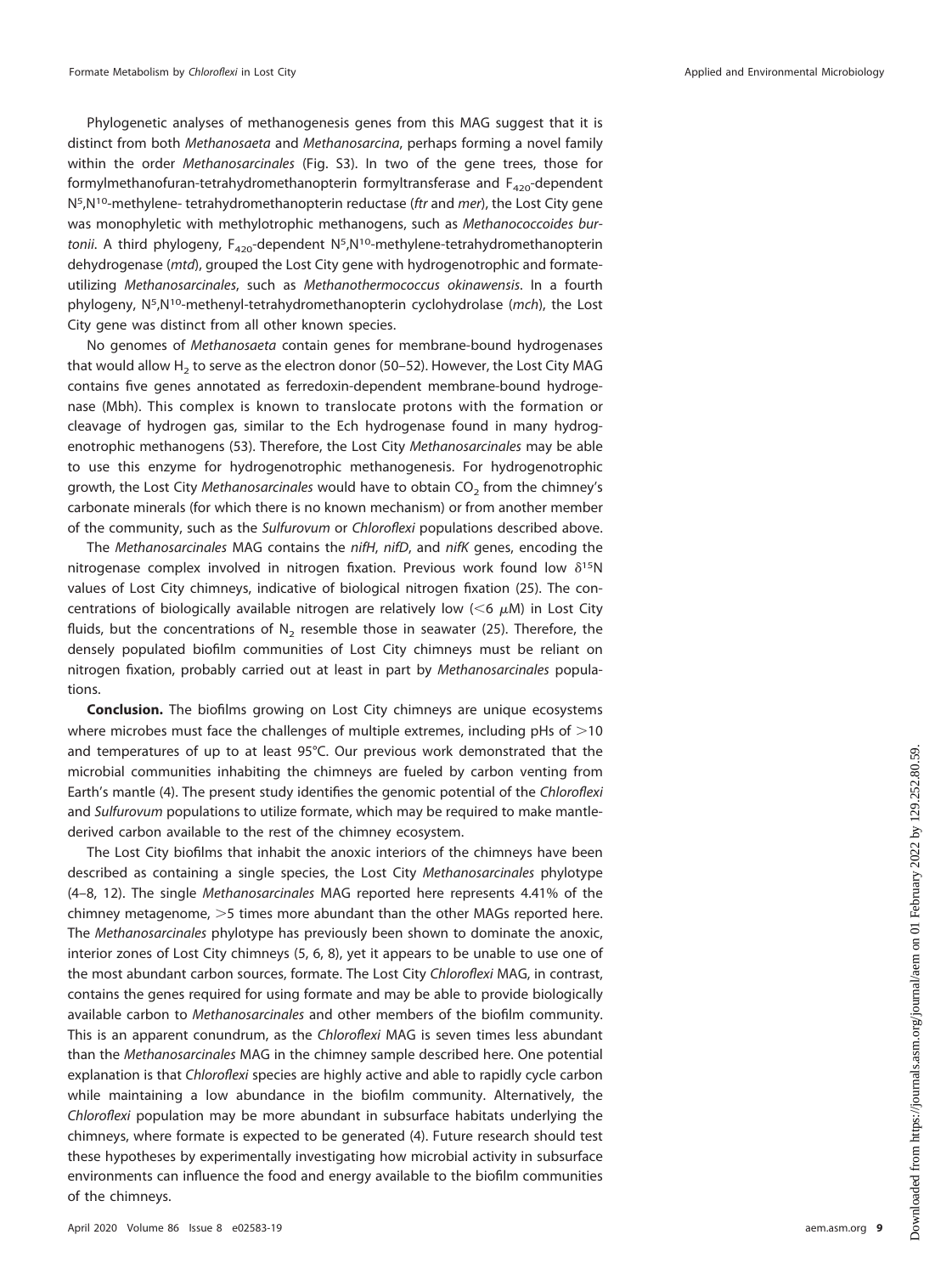### **MATERIALS AND METHODS**

**Sample collection.** Sample H08\_080105\_Bio5slurpB1 from Marker 5 was collected in 2005 during a National Oceanic and Atmospheric Administration (NOAA) Ocean Explorer cruise with the ROV Hercules aboard the R/V Ronald H. Brown. The sample was immediately placed in a sterile Whirl-Pak sample bag upon arrival on deck and stored at  $-80^{\circ}$ C until analysis. DNA was extracted from the samples according to a previously published protocol [\(6\)](#page-11-18). A previous metagenomic analysis of this sample has been published [\(4\)](#page-11-3), but the results presented here are from a different DNA extraction and a much deeper metagenomic sequencing effort. All laboratory and bioinformatic protocols are available at [https://doi](https://doi.org/10.5281/zenodo.3629892) [.org/10.5281/zenodo.3629892.](https://doi.org/10.5281/zenodo.3629892) Environmental DNA was extracted with a protocol modified from that described previously [\(5,](#page-11-7) [7,](#page-11-4) [54\)](#page-12-17). The chimney sample was thawed and homogenized with a sterile mortar and pestle at room temperature, and 0.25-g subsamples were placed in a DNA extraction buffer containing 0.1 M Tris, 0.1 M Na-EDTA, 0.1 M KH<sub>2</sub>PO<sub>4</sub>, 1.5 M NaCl, 0.8 M guanidium HCl, and 0.5% Triton X-100. For lysis, samples were subjected to one freeze-thaw cycle, incubation at 65°C for 30 min, and beating with 0.1-mm glass beads in a Mini-BeadBeater 16 (Biospec Products). Purification was performed via extraction with phenol-chloroform-isoamyl alcohol, precipitation in 3 M sodium acetate and ethanol, washing in Amicon 30K Ultra centrifugal filters, and a final cleanup with  $2\times$  SPRI beads [\(55\)](#page-12-18). The DNA concentration after purification was approximately 10  $\frac{mg}{\mu}$ , as measured with a Qubit fluorometer (Thermo Fisher), with an  $A_{260}/A_{230}$  ratio of 1.6 and an  $A_{260}/A_{280}$  ratio of 1.8, as measured with a NanoDrop spectrophotometer (Thermo Fisher).

**Metagenome sequencing.** A Qsonica Q800R sonicator was used to fragment the metagenomic DNA to  $\sim$  500 to 700 bp. A metagenome library was constructed with 500 ng of fragmented DNA using a NEBNext Ultra DNA library preparation kit for Illumina according to the manufacturer's instructions. Quality control and sequencing of the metagenomic libraries were conducted at the University of Utah High-Throughput Genomics Core Facility. Libraries were evaluated for quality on a Bioanalyzer DNA 1000 chip (Agilent Technologies), and then paired-end sequencing  $(2 \times 125$  bp) was performed on an Illumina HiSeq2500 platform with HiSeq (v4) chemistry. The library was multiplexed with one other library (from a second Lost City chimney sample, results from which are not reported here) on one Illumina lane, yielding 180 million read pairs (45 billion bases). Demultiplexing and conversion of the raw sequencing base-call data were performed through the CASAVA (v1.8) pipeline.

**Metagenomic analysis.** Raw sequence data were processed by the W. J. Brazelton lab to trim adapter sequences with BBDuk (part of the BBTools suite, v35.85 [\[56\]](#page-12-19)), to remove artificial replicates, and to trim the reads based on quality. Removal of replicates and quality trimming were performed with our seq-qc package [\(https://github.com/Brazelton-Lab/seq-qc\)](https://github.com/Brazelton-Lab/seq-qc). Paired-end reads were assembled with the MegaHit (v1.1.1) program, using kmers of 27 to 141. The Prodigal (v2.6.3) program was run in the anonymous gene prediction mode to identify open reading frames. Functional annotation was performed using the blastp function of the Diamond (v0.9.14) program with both the prokaryotes and T10000 (addendum annotations) databases from KEGG (release 83.2) with an E value of 1e-6. Annotations were selected by the highest-quality alignment, as determined by the bit score. Binning was performed with the ABAWACA (v1.00) program [\(https://github.com/CK7/abawaca\)](https://github.com/CK7/abawaca). Contig taxonomy was assigned with PhyloPythiaS + (v1.4) software [\(20\)](#page-11-17). Curation of bins was performed in the anvi'o (v4) platform, using the default visualization of bins informed by tetranucleotide frequency as well as manual inspection of the PhyloPythiaS + taxonomic assignment. The CheckM (v1.0.5) program was used to assess bin quality [\(57\)](#page-12-20). Completion of the KEGG modules and pathways was determined using the KEGG Mapper online tool [\(https://www.genome.jp/kegg/mapper.html,](https://www.genome.jp/kegg/mapper.html) accessed June 2019). Coverage was determined through read mapping with the bowtie2 (v2.3.2) and bedtools (v2.25.0) genomecov programs [\(58,](#page-12-21) [59\)](#page-12-22). Reference proteins for phylogenetic trees were downloaded from NCBI GenBank in September 2019, and descriptions of these proteins can be found in Table S5 in the supplemental material. The multiplesequence alignments were built with the MUSCLE (v3.8.31) program [\(60\)](#page-12-23), and the phylogenies were inferred with the RaxML (v8.2.0) program and the -f a option with 100 bootstrap replicates.

**Data availability.** All unassembled sequences related to this study are available at the NCBI Sequence Read Archive (BioSample accession number [SAMN13035994\)](https://www.ncbi.nlm.nih.gov/biosample/SAMN13035994), and MAG assemblies have been submitted to NCBI GenBank (BioSample accession numbers [SAMN13172856](https://www.ncbi.nlm.nih.gov/biosample/SAMN13172856) to [SAMN13172858\)](https://www.ncbi.nlm.nih.gov/biosample/SAMN13172858). All NCBI data may be found under BioProject accession number [PRJNA577730.](https://www.ncbi.nlm.nih.gov/bioproject/?term=PRJNA577730) All SRA metadata, supplementary materials, and protocols are archived at [https://doi.org/10.5281/zenodo.3629892.](https://doi.org/10.5281/zenodo.3629892) All custom software and scripts are available at [https://github.com/Brazelton-Lab.](https://github.com/Brazelton-Lab)

#### **SUPPLEMENTAL MATERIAL**

Supplemental material is available online only. **SUPPLEMENTAL FILE 1**, PDF file, 0.9 MB. **SUPPLEMENTAL FILE 2**, XLSX file, 0.02 MB.

#### **ACKNOWLEDGMENTS**

We thank Emily Dart for DNA extractions and metagenomic library preparation, Alex Hyer and Christopher Thornton for computational assistance, and David Blair for assistance with metabolic pathways.

Funding was provided by the National Science Foundation (NSF projects 1536702 and 1536406), the Center for Dark Energy Biosphere Investigations, and the NASA Astrobiology Institute Rock-Powered Life Team.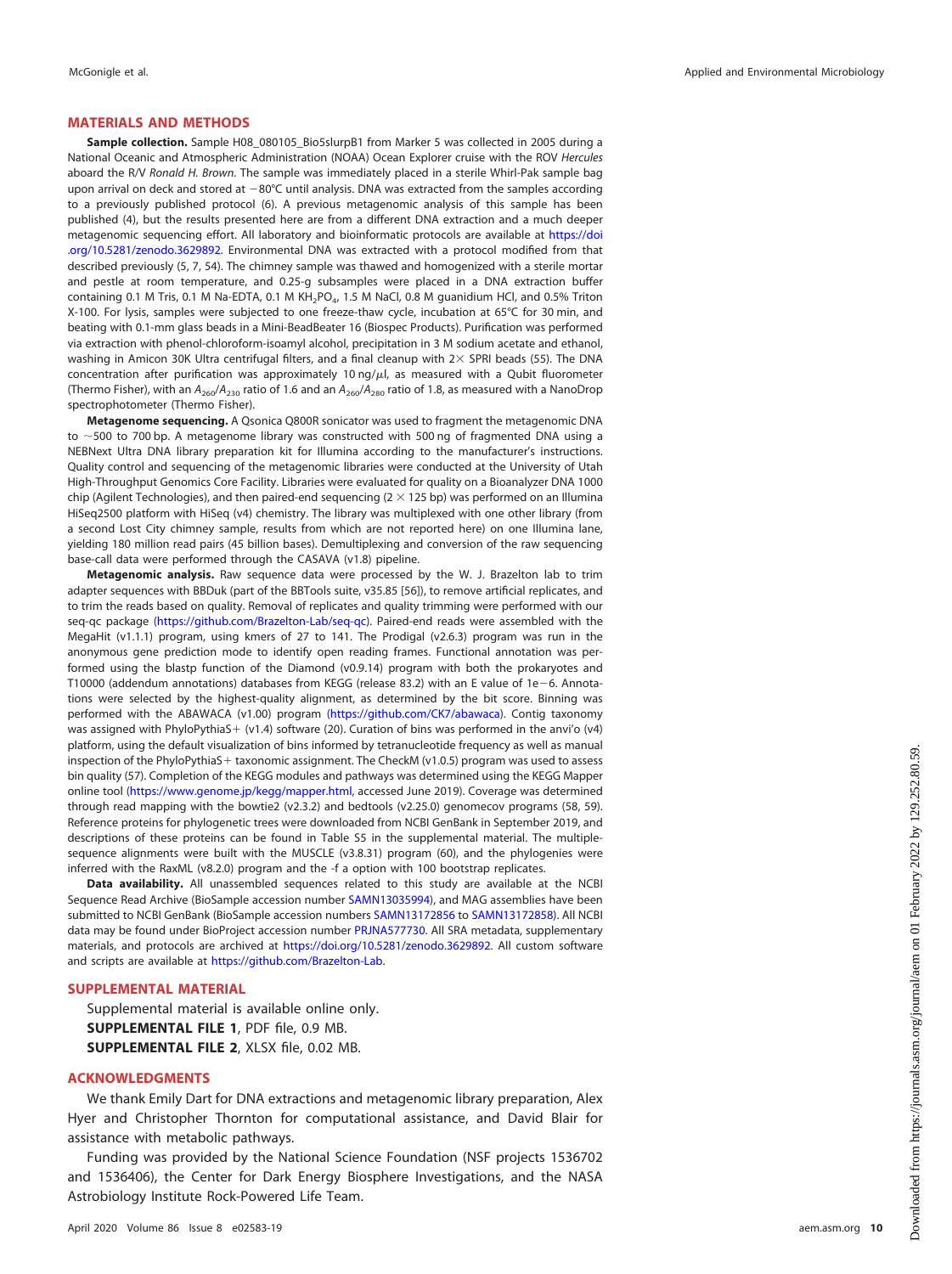#### <span id="page-11-0"></span>**REFERENCES**

- 1. Lang SQ, Brazelton WJ. 2020. Habitability of the marine serpentinite subsurface: a case study of the Lost City hydrothermal field. Philos Trans A Math Phys Eng Sci 378:20180429. [https://doi.org/10.1098/rsta.2018](https://doi.org/10.1098/rsta.2018.0429) [.0429.](https://doi.org/10.1098/rsta.2018.0429)
- <span id="page-11-1"></span>2. Kargel JS, Kaye JZ, Head JW, Marion GM, Sassen R, Crowley JK, Ballesteros OP, Grant SA, Hogenboom DL. 2000. Europa's crust and ocean: origin, composition, and the prospects for life. Icarus 148:226 –265. [https://doi.org/10.1006/icar.2000.6471.](https://doi.org/10.1006/icar.2000.6471)
- <span id="page-11-2"></span>3. Holm NG, Oze C, Mousis O, Waite JH, Guilbert-Lepoutre A. 2015. Serpentinization and the formation of  $H_2$  and CH<sub>4</sub> on celestial bodies (planets, moons, comets). Astrobiology 15:587– 600. [https://doi.org/10](https://doi.org/10.1089/ast.2014.1188) [.1089/ast.2014.1188.](https://doi.org/10.1089/ast.2014.1188)
- <span id="page-11-3"></span>4. Lang SQ, Früh-Green GL, Bernasconi SM, Brazelton WJ, Schrenk MO, McGonigle JM. 2018. Deeply-sourced formate fuels sulfate reducers but not methanogens at Lost City hydrothermal field. Sci Rep 8:755. [https://](https://doi.org/10.1038/s41598-017-19002-5) [doi.org/10.1038/s41598-017-19002-5.](https://doi.org/10.1038/s41598-017-19002-5)
- <span id="page-11-7"></span>5. Schrenk MO, Kelley DS, Bolton SA, Baross JA. 2004. Low archaeal diversity linked to subseafloor geochemical processes at the Lost City Hydrothermal Field, Mid-Atlantic Ridge. Environ Microbiol 6:1086 –1095. [https://doi.org/10.1111/j.1462-2920.2004.00650.x.](https://doi.org/10.1111/j.1462-2920.2004.00650.x)
- <span id="page-11-18"></span>6. Brazelton WJ, Ludwig KA, Sogin ML, Andreishcheva EN, Kelley DS, Shen C-C, Edwards RL, Baross JA. 2010. Archaea and bacteria with surprising microdiversity show shifts in dominance over 1,000-year time scales in hydrothermal chimneys. Proc Natl Acad Sci U S A 107:1612-1617. [https://doi.org/10.1073/pnas.0905369107.](https://doi.org/10.1073/pnas.0905369107)
- <span id="page-11-4"></span>7. Brazelton WJ, Schrenk MO, Kelley DS, Baross JA. 2006. Methane- and sulfur-metabolizing microbial communities dominate the Lost City hydrothermal field ecosystem. Appl Environ Microbiol 72:6257– 6270. [https://doi.org/10.1128/AEM.00574-06.](https://doi.org/10.1128/AEM.00574-06)
- <span id="page-11-5"></span>8. Brazelton WJ, Mehta MP, Kelley DS, Baross JA. 2011. Physiological differentiation within a single-species biofilm fueled by serpentinization. mBio 2:e00127-11. [https://doi.org/10.1128/mBio.00127-11.](https://doi.org/10.1128/mBio.00127-11)
- <span id="page-11-6"></span>9. Kelley DS, Karson JA, Blackman DK, Früh-Green GL, Butterfield DA, Lilley MD, Olson EJ, Schrenk MO, Roe KK, Lebon GT, Rivizzigno P, AT3-60 Shipboard Party. 2001. An off-axis hydrothermal vent field near the Mid-Atlantic Ridge at 30°N. Nature 412:145–149. [https://doi.org/10.1038/](https://doi.org/10.1038/35084000) [35084000.](https://doi.org/10.1038/35084000)
- <span id="page-11-8"></span>10. Lang SQ, Fru GL, Bernasconi SM, Lilley MD, Proskurowski G, Mehay S, Butterfield DA. 2012. Microbial utilization of abiogenic carbon and hydrogen in a serpentinite-hosted system. Geochim Cosmochim Acta 92:82–99. [https://doi.org/10.1016/j.gca.2012.06.006.](https://doi.org/10.1016/j.gca.2012.06.006)
- <span id="page-11-9"></span>11. Proskurowski G, Lilley MD, Seewald JS, Früh-Green GL, Olson EJ, Lupton JE, Sylva SP, Kelley DS. 2008. Abiogenic hydrocarbon production at Lost City hydrothermal field. Science 319:604 – 607. [https://doi.org/10.1126/](https://doi.org/10.1126/science.1151194) [science.1151194.](https://doi.org/10.1126/science.1151194)
- <span id="page-11-10"></span>12. Kelley DS, Karson JA, Früh-Green GL, Yoerger DR, Shank TM, Butterfield DA, Hayes JM, Schrenk MO, Olson EJ, Proskurowski G, Jakuba M, Bradley A, Larson B, Ludwig K, Glickson D, Buckman K, Bradley AS, Brazelton WJ, Roe K, Elend MJ, Delacour A, Bernasconi SM, Lilley MD, Baross JA, Summons RE, Sylva SP. 2005. A serpentinite-hosted ecosystem: the Lost City hydrothermal field. Science 307:1428 –1434. [https://doi.org/10.1126/science.1102556.](https://doi.org/10.1126/science.1102556)
- <span id="page-11-11"></span>13. Früh-Green GL, Kelley DS, Bernasconi SM, Karson JA, Ludwig KA, Butterfield DA, Boschi C, Proskurowski G. 2003. 30,000 years of hydrothermal vent field. Science 301:495– 498. [https://doi.org/10](https://doi.org/10.1126/science.1085582) [.1126/science.1085582.](https://doi.org/10.1126/science.1085582)
- <span id="page-11-12"></span>14. McDermott JM, Seewald JS, German CR, Sylva SP. 2015. Pathways for abiotic organic synthesis at submarine hydrothermal fields. Proc Natl Acad Sci U S A 112:7668-7672. [https://doi.org/10.1073/pnas](https://doi.org/10.1073/pnas.1506295112) [.1506295112.](https://doi.org/10.1073/pnas.1506295112)
- <span id="page-11-13"></span>15. Lang SQ, Butterfield DA, Schulte M, Kelley DS, Lilley MD. 2010. Elevated concentrations of formate, acetate and dissolved organic carbon found at the Lost City hydrothermal field. Geochim Cosmochim Acta 74: 941–952. [https://doi.org/10.1016/j.gca.2009.10.045.](https://doi.org/10.1016/j.gca.2009.10.045)
- <span id="page-11-14"></span>16. Blackmore MA, Quayle JR. 1968. Choice between autotrophy and heterotrophy in Pseudomonas oxalaticus. Biochem J 107:705-713. [https://](https://doi.org/10.1042/bj1070705) [doi.org/10.1042/bj1070705.](https://doi.org/10.1042/bj1070705)
- <span id="page-11-15"></span>17. Pickering BS, Oresnik IJ. 2008. Formate-dependent autotrophic growth in Sinorhizobium meliloti. J Bacteriol 190:6409 – 6418. [https://doi.org/10](https://doi.org/10.1128/JB.00757-08) [.1128/JB.00757-08.](https://doi.org/10.1128/JB.00757-08)
- 18. Bar-Even A. 2016. Formate assimilation: the metabolic architecture of

natural and synthetic pathways. Biochemistry 55:3851–3863. [https://doi](https://doi.org/10.1021/acs.biochem.6b00495) [.org/10.1021/acs.biochem.6b00495.](https://doi.org/10.1021/acs.biochem.6b00495)

- <span id="page-11-16"></span>19. Yishai O, Lindner SN, Gonzalez de la Cruz J, Tenenboim H, Bar-Even A. 2016. The formate bio-economy. Curr Opin Chem Biol 35:1–9. [https://](https://doi.org/10.1016/j.cbpa.2016.07.005) [doi.org/10.1016/j.cbpa.2016.07.005.](https://doi.org/10.1016/j.cbpa.2016.07.005)
- <span id="page-11-17"></span>20. Gregor I, Dröge J, Schirmer M, Quince C, McHardy AC. 2016. PhyloPythiaS+: a self-training method for the rapid reconstruction of low-ranking taxonomic bins from metagenomes. PeerJ 4:e1603. [https://](https://doi.org/10.7717/peerj.1603) [doi.org/10.7717/peerj.1603.](https://doi.org/10.7717/peerj.1603)
- <span id="page-11-19"></span>21. Brazelton WJ, Baross JA. 2009. Abundant transposases encoded by the metagenome of a hydrothermal chimney biofilm. ISME J 3:1420 –1424. [https://doi.org/10.1038/ismej.2009.79.](https://doi.org/10.1038/ismej.2009.79)
- <span id="page-11-20"></span>22. Kaster A, Goenrich M, Seedorf H, Liesegang H, Wollherr A, Gottschalk G, Thauer RK. 2011. More than 200 genes required for methane formation from  $H<sub>2</sub>$  and CO<sub>2</sub> and energy conservation are present in Methanothermobacter marburgensis and Methanothermobacter thermautotrophicus. Archaea 2011:973848. [https://doi.org/10.1155/2011/973848.](https://doi.org/10.1155/2011/973848)
- <span id="page-11-21"></span>23. Suppmann B, Sawers G. 1994. Isolation and characterization of hypophosphite-resistant mutants of Escherichia coli: identification of the FocA protein, encoded by the pfl operon, as a putative formate transporter. Mol Microbiol 11:965–982. [https://doi.org/10.1111/j.1365-2958](https://doi.org/10.1111/j.1365-2958.1994.tb00375.x) [.1994.tb00375.x.](https://doi.org/10.1111/j.1365-2958.1994.tb00375.x)
- <span id="page-11-22"></span>24. Falke D, Schulz K, Doberenz C, Beyer L, Lilie H, Thiemer B, Sawers RG. 2010. Unexpected oligomeric structure of the FocA formate channel of Escherichia coli: a paradigm for the formate-nitrite transporter family of integral membrane proteins. FEMS Microbiol Lett 303:69 –75. [https://doi](https://doi.org/10.1111/j.1574-6968.2009.01862.x) [.org/10.1111/j.1574-6968.2009.01862.x.](https://doi.org/10.1111/j.1574-6968.2009.01862.x)
- <span id="page-11-23"></span>25. Lang SQ, Früh-Green GL, Bernasconi SM, Butterfield DA. 2013. Sources of organic nitrogen at the serpentinite-hosted Lost City hydrothermal field. Geobiology 11:154 –169. [https://doi.org/10.1111/gbi.12026.](https://doi.org/10.1111/gbi.12026)
- <span id="page-11-24"></span>26. Jormakka M, Byrne B, Iwata S. 2003. Formate dehydrogenase—a versatile enzyme in changing environments. Curr Opin Struct Biol 13: 418 – 423. [https://doi.org/10.1016/s0959-440x\(03\)00098-8.](https://doi.org/10.1016/s0959-440x(03)00098-8)
- <span id="page-11-25"></span>27. Mnatsakanyan N, Vassilian A, Navasardyan L, Bagramyan K, Trchounian A. 2002. Regulation of Escherichia coli formate hydrogenlyase activity by formate at alkaline pH. Curr Microbiol 45:281–286. [https://doi.org/10](https://doi.org/10.1007/s00284-002-3764-z) [.1007/s00284-002-3764-z.](https://doi.org/10.1007/s00284-002-3764-z)
- <span id="page-11-26"></span>28. McDowall JS, Murphy BJ, Haumann M, Palmer T, Armstrong FA, Sargent F. 2014. Bacterial formate hydrogenlyase complex. Proc Natl Acad Sci U S A 111:E3948 –E3956. [https://doi.org/10.1073/pnas.1407927111.](https://doi.org/10.1073/pnas.1407927111)
- <span id="page-11-27"></span>29. Knappe J, Sawers G. 1990. A radical-chemical route to acetyl-CoA: the anaerobically induced pyruvate formate-lyase system of Escherichia coli. FEMS Microbiol Rev 75:383–398. [https://doi.org/10.1111/j.1574](https://doi.org/10.1111/j.1574-6968.1990.tb04108.x) [-6968.1990.tb04108.x.](https://doi.org/10.1111/j.1574-6968.1990.tb04108.x)
- <span id="page-11-29"></span><span id="page-11-28"></span>30. Berg IA. 2011. Ecological aspects of the distribution of different autotrophic CO<sub>2</sub> fixation pathways. Appl Environ Microbiol 77:1925-1936. [https://doi.org/10.1128/AEM.02473-10.](https://doi.org/10.1128/AEM.02473-10)
- 31. Wang H, Wilksch JJ, Strugnell RA, Gee ML. 2015. Role of capsular polysaccharides in biofilm formation: an AFM nanomechanics study. ACS Appl Mater Interfaces 7:13007–13013. [https://doi.org/10.1021/acsami](https://doi.org/10.1021/acsami.5b03041) [.5b03041.](https://doi.org/10.1021/acsami.5b03041)
- <span id="page-11-31"></span><span id="page-11-30"></span>32. Hug I, Feldman MF. 2011. Analogies and homologies in lipopolysaccharide and glycoprotein biosynthesis in bacteria. Glycobiology 21: 138 –151. [https://doi.org/10.1093/glycob/cwq148.](https://doi.org/10.1093/glycob/cwq148)
- 33. Inagaki F, Takai K, Nealson KH, Horikoshi K. 2004. Novel sulfur-oxidizing chemolithoautotroph within the  $\varepsilon$ -Proteobacteria isolated from Okinawa Trough hydrothermal sediments. Int J Syst Evol Microbiol 54: 1477–1482. [https://doi.org/10.1099/ijs.0.03042-0.](https://doi.org/10.1099/ijs.0.03042-0)
- <span id="page-11-32"></span>34. Jeon W, Priscilla L, Park G, Lee H, Lee N, Lee D, Kwon H, Ahn I, Lee C, Lee H, Ahn J. 2017. Complete genome sequence of the sulfur-oxidizing chemolithoautotrophic Sulfurovum lithotrophicum 42BKT. Stand Genomic Sci 12:54. [https://doi.org/10.1186/s40793-017-0265-z.](https://doi.org/10.1186/s40793-017-0265-z)
- <span id="page-11-33"></span>35. Mori K, Yamaguchi K, Hanada S. 2018. Sulfurovum denitrificans sp. nov., an obligately chemolithoautotrophic sulfur-oxidizing epsilonproteobacterium isolated from a hydrothermal field. Int J Syst Evol Microbiol 68:2183–2187. [https://doi.org/10.1099/ijsem.0.002803.](https://doi.org/10.1099/ijsem.0.002803)
- <span id="page-11-34"></span>36. Mino S, Kudo H, Arai T, Sawabe T, Takai K, Nakagawa S. 2014. Sulfurovum aggregans sp. nov., a hydrogen-oxidizing, thiosulfate-reducing chemolithoautotroph within the Epsilonproteobacteria isolated from a deepsea hydrothermal vent chimney, and an emended description of the